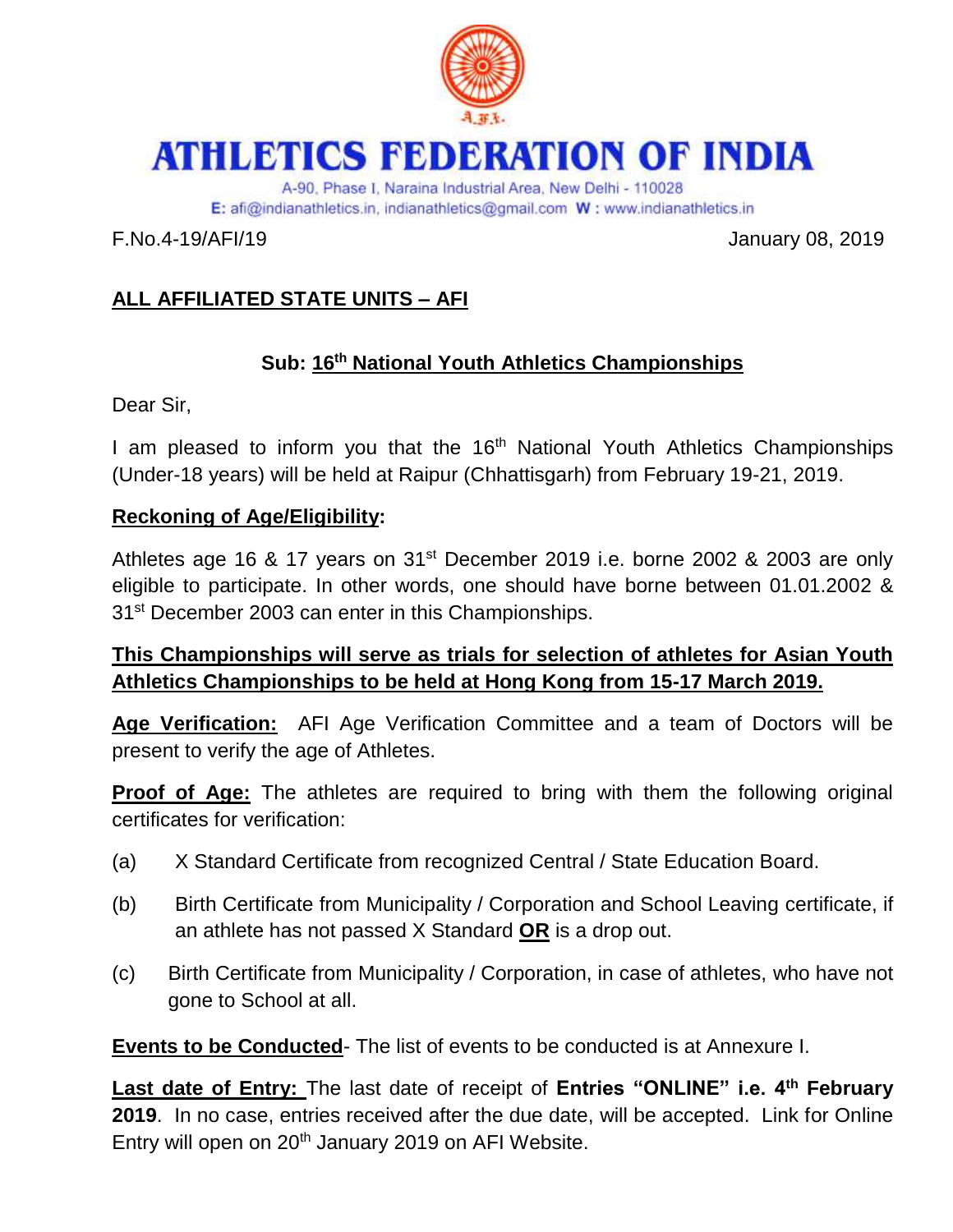#### **Procedure for Sending Entries**

Please note that Entry of Athletes is to be sent "On Line" by the respective Secretary of the State Athletics Association and **NOT** by the individual athletes. The ID & Password for State Unit has already been sent by E-mail.

It may also be ensured that athletes who meet the entry standard fixed by the Federation, are only included in the Entry List. The entry standard for 2019 is available on AFI Website and has also been sent to all the affiliated units.

**No.of Entries**: Each State Unit can enter three athletes in each event. It is mandatory to fill all columns in "On-Line" Entry Form.

**No.of Event, an athlete can participate:** An Athlete can participate in two individual events and one Relay.

**March Past:** The March Past by all the participating athletes is mandatory. The Managers/Coaches should therefore, ensure that their athletes participate in March Past. The defaulting athletes will not be allowed to participate in the Championships.

**Flag:** Each participating Unit is required to send its Flag with the Manager of the team.

**Dope Test:** Dope tests will be conducted by NADA during the Championships.

**Participation Certificates:** It is the duty of the Managers/Coaches to collect the Participation Certificate from AFI officials at the venue of Championships. Participation Certificates will be issued to only those athletes, who qualify the Entry Standard.

**Selection of Athletes by State Units :** You are also requested to send the following documents to AFI :-

- (a) Basis of selection.
- (b) Criteria adopted for selection.
- (c) Minutes of the Selection Committee.

Your kind cooperation for the successful conduct of the Championships is solicited.

Thanking you.

Yours sincerely,

C.K. VALSON Secretary, AFI

**Encl:** As above.